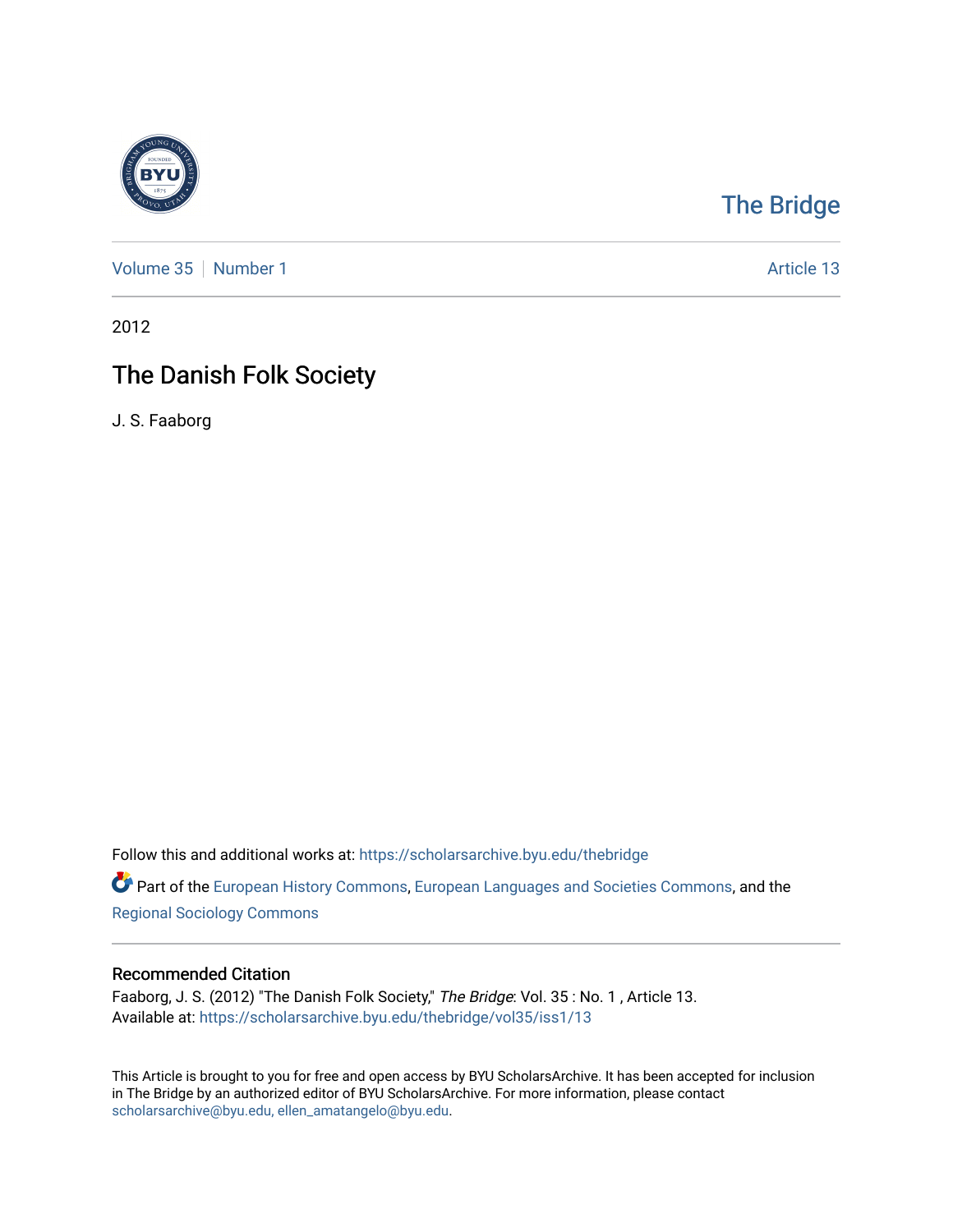## The Danish Folk Society

by J. S. Faaborg (Translated by Ralf Hoifeldt)

"We defend the treasure, we Danes have dear, We will try by speech and song To awaken each other at these meetings, That will surely bear fruit some day."

The "Danish Folk Society" was established in the spring of 1887. On April 18 of that year a public invitation was issued for the establishment of the society, and from April 18 till April 21 this year the society celebrated its 25th anniversary here in Clinton, Iowa. The celebration took place at the location where the idea got its start and where the plans were laid.

The man who conceived the idea and who in the first years of D.F.S.'s history was its heart and soul was the late Pastor F. L. Grundtvig, pastor in Clinton from 1883 till 1900.

In the official invitation, which I shall not repeat in its entirety, it said:

"Here in America there is already a large number of Danish associations with various purposes, but we believe from experience that there is a need for a society that can unite all of those who agree to preserve the Danish traditions here in America and work for or support a serious effort to absorb and increase the ancestral spiritual heritage and make it advantageous not only for ourselves and our old country of origin, but for the country to which we are now strongly attached."—"It is our belief that the small Danish population possesses a spiritual inheritance, which is not without significance to the human race, and it is our hope that we Danes here in America will be able to contribute to this heritage and become a benefit to others."—"It is our firm conviction that we will become the best American citizens if we continue being Danish."—We will preserve our old language, but by this we will not forget, as fully as possible, to master the language through which we interact with other people."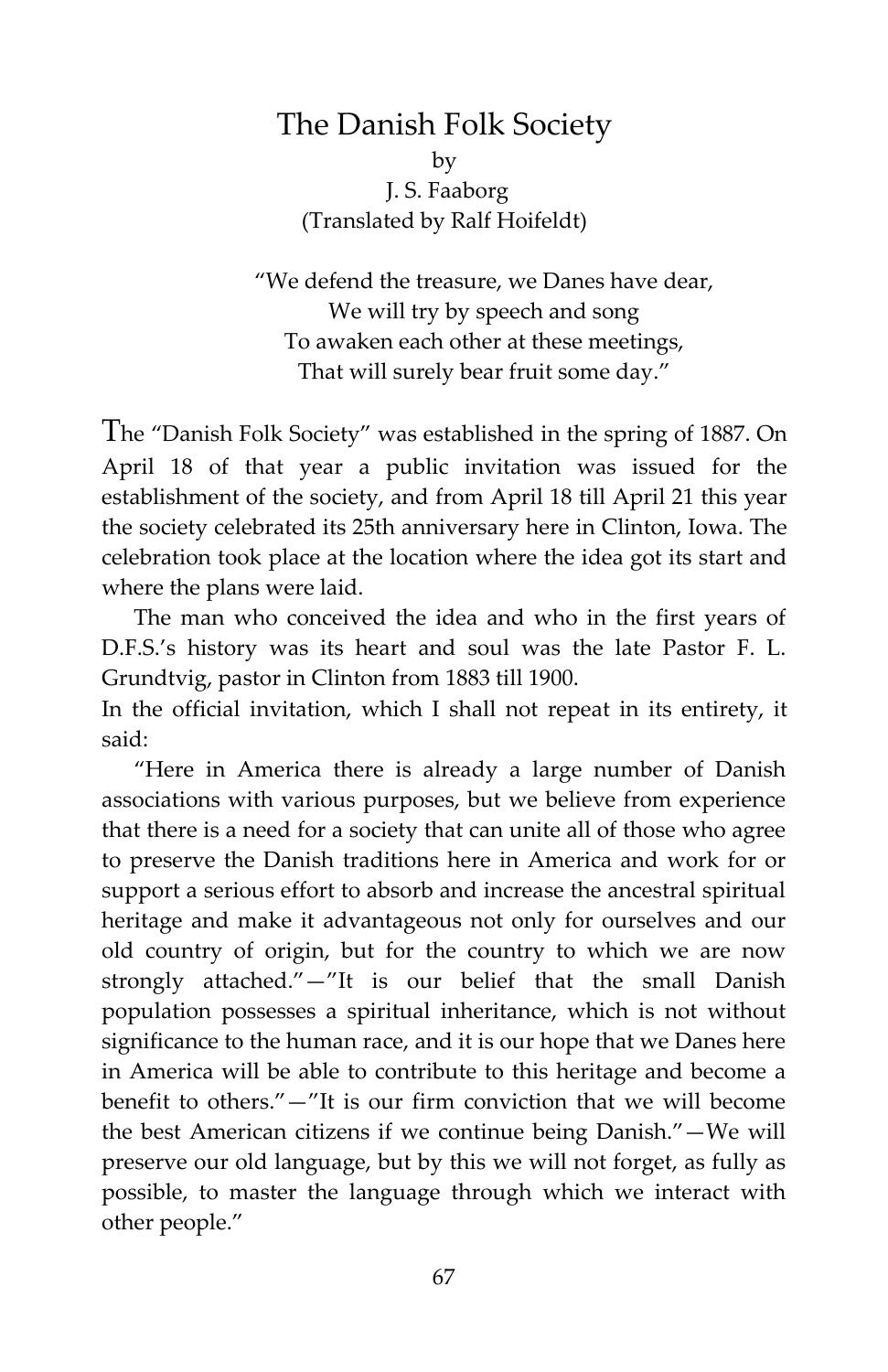"We do not demand a creed of those who will join our society, but we can only wish for supporters who have a friendly disposition toward our ancestral church, which has characterized our people's entire development."

"These are some of the tasks we have considered for the society:

1) Gathering of Danes at a few locations in order to guarantee the conditions for a strong Danish spiritual life.

2) Establishment and support of Danish schools, including an expanded folk high school.

3) Arrange for popular meetings.

4) Establishment of Danish libraries.

5) Establish homes for young people in the cities."

With this program in mind the Danish Folk Society was thus established in 1887. Its laws and regulations were adopted and for its first board of directors the following were elected: Pastor F. L. Grundtvig, president, M. Holst, Cedar Falls, vice president and M. Lauritsen, Des Moines, treasurer. But already at the election in October 1888 J. S. Faaborg was elected to the board as treasurer, a position he is still holding today.

Both vocally and in writing Pastor Grundtvig made a great effort for this, a cause he really worked for, and the society won considerable support and recognition. Already by July 1887 there were members in 29 locations in this country, and the society had 370 members.

### **Danish Folk Society's Branch in Denmark.**

Through correspondence with leading men, especially within the church, Pastor Grundtvig sought to awaken the interest for this cause in Denmark, and it succeeded well enough so that already in Nov. 1887 a branch of D. F. S. was started in Denmark, headed by director L. Schroder at Askov, and by the spring of 1888 the membership had reached 200. In 1889 the branch decided to publish its own magazine "Cross and Star" (Kors og Stjerne) as a link between the branch at home and D. F. S. over here. Pastor Jacob Holm became its first editor. This magazine has continued till this day, and is now the publication for both D. F. S. and the Danish Evangelical-Lutheran Mission in America.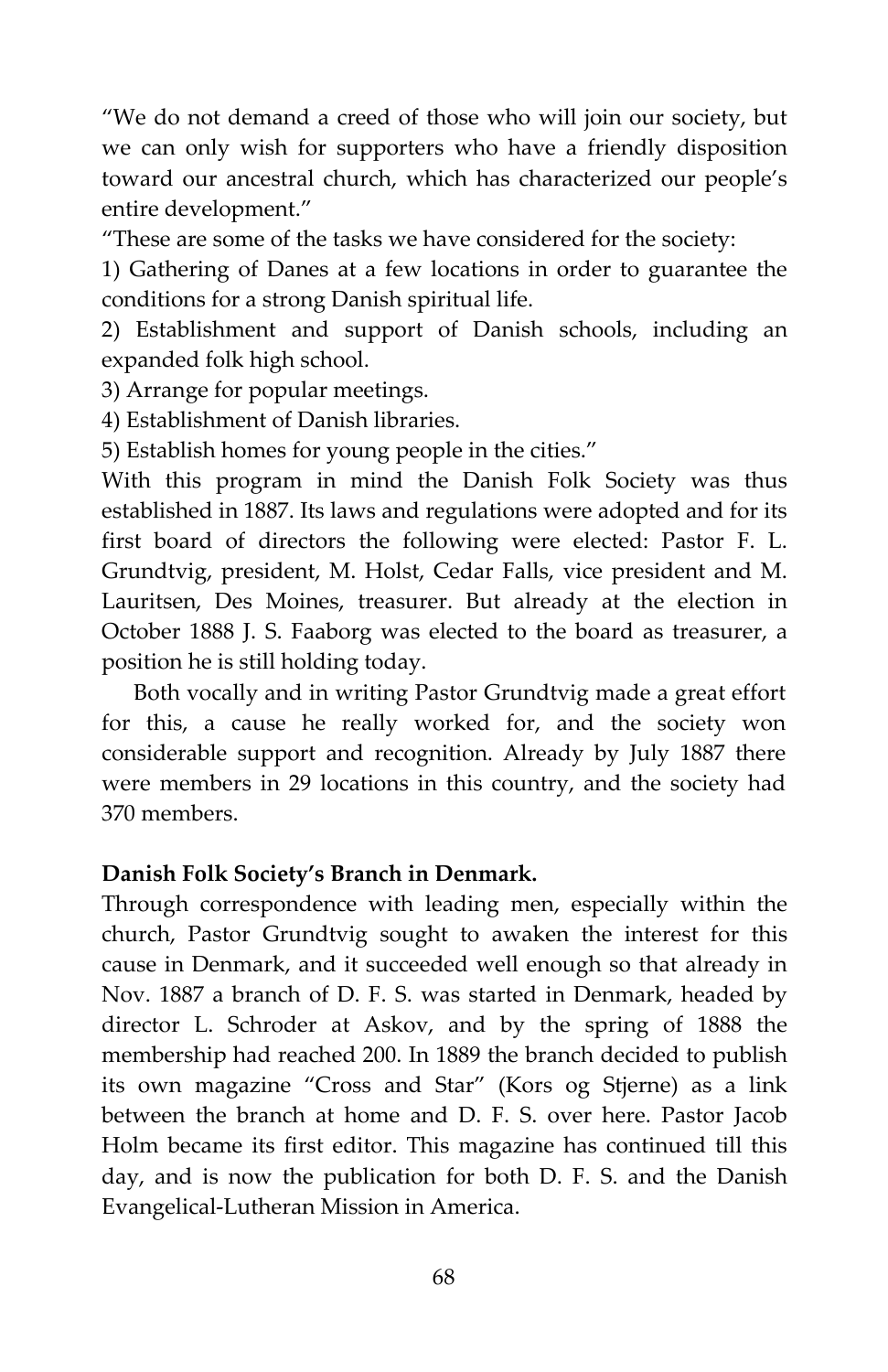During the year 1889 Pastor Grundtvig traveled to Denmark, and at lectures throughout Jutland and the islands he promoted the society's and his countrymen's cause over here so well that the membership in the Danish branch increased to 4,000.

## **The Attitude toward The Danish Evangelical-Lutheran Church Over Here.**

At the time D. F. S. was being established the Danish-Lutheran Church in America was going in two different directions, namely "the Ecclesiastical, or Grundtvigian" and the "Inner Mission" direction. In the beginning the society appeared to be getting support from both sides, but it was not long before difficulties began to appear. The beginning of these was when Pastor Søholm, at that time pastor in Waupaca, Wis., at the meeting in Racine, Wis., made the complaint that there had been a meeting held at which a decision had been made to establish a district of D. F. S. in Waupaca without asking for his advice about it.

This annual meeting had been so engaged by this matter that two days had been spent attempting to try to do away with D. F. S., but without success. But the result of it was that most of the people with tendencies toward the Inner Mission withdrew from the society. Any hope of uniting both church directions into one common folk society thus failed. D. F. S. hoped, however, to be allowed to do its work in peace and quiet. This hope was also not to be fulfilled. On May 25, 1888 and the following days D. F. S. held a meeting in Clinton, to which the districts sent delegates. Several provisions were passed concerning compliance with the demands made by the Danish Church to the society. At this meeting the colony matter was also debated, and the first agricultural committee was elected - but more about this later. By the end of 1888 there were 22 districts with 560 members.

When Grundtvig was in Denmark in 1889 the opponents of D. F. S. used the opportunity for bitter attacks both on him and the society, which was responded to by friends of the society both here and in Denmark. We could now see that nothing short of the dissolution of the society would satisfy the opponents. Finally came the last major attack. This was at the church's annual meeting in Waupaca, Wis., 1892.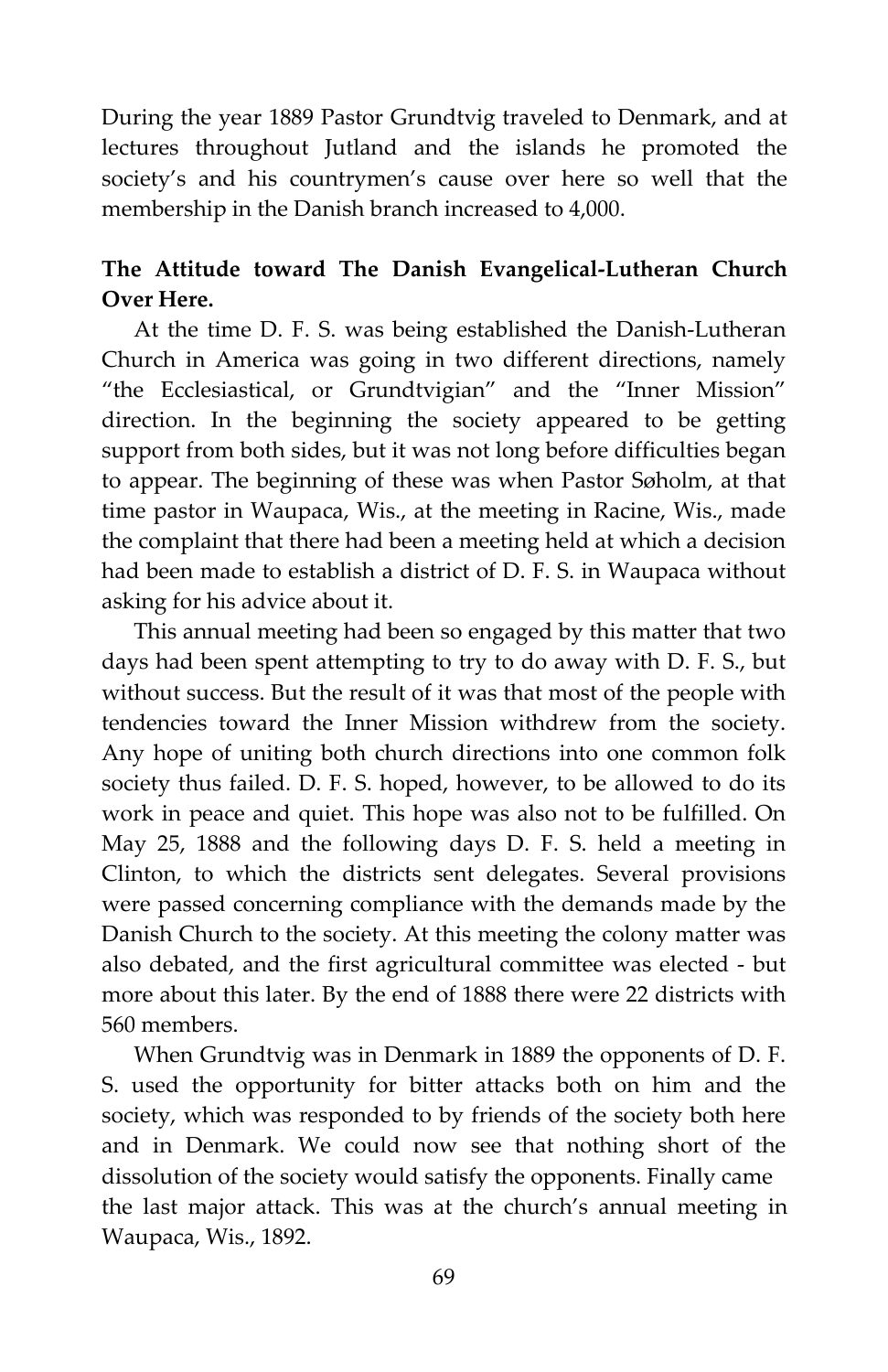D. F. S.'s opponents, especially the pastors of the Inner Mission, maintained that it was especially D. F. S. that was obstructing the way for good cooperation within the church synod, and Dean I. A. Heiberg, member of the Ecclesiastical Support Committee in Denmark, who was visiting over here that summer and was elected chairman of the annual meeting, supported the attack, probably with best intentions since his special task here was to settle the dispute within the church society. It soon turned out, however - as many had already been aware - that the heart of the strife was much deeper, and the split within the synod happened a little over a year later. Pastor Grundtvig with the warm feeling for the cause of both the church as well as for D. F. S., decided, however to sacrifice his beloved D. F. S. on the altar of peace, and gave his promise to the annual meeting that he would propose the dissolution of D. F. S. - a promise that he honorably kept. The leaders of the society at the time were F. L. Grundtvig, president; L. Henningsen, vice president and J. S. Faaborg, treasurer. The membership was 1036, the highest number attained.

Grundtvig's proposal to dissolve was voted down with 245 votes for and 542 votes against the proposal. At the next election of board members Grundtvig refused to run for reelection, and with the dissolution proposal his work for the D. F. S. had ended. He felt obligated to keep his promise. It was a sad day when his own district in Clinton voted down his dissolution proposal - I shall never forget that day.

Although D. F. S. thus survived the storm, both this and other attempts at dissolution could only add severe wounds to the society. The membership declined, and many of its objectives had to wait for better times. A small group remained faithful to the society and has continued the work till this day, and it seems to be recuperating and can look forward to a brighter future.

When now asked what D. F. S. has accomplished I will first mention:

1) The formation of settlements. As mentioned earlier, already in 1888 a settlement committee had been established in 1888 for the purpose of finding suitable locations for new communities. Several locations were investigated without any results. Finally in 1894 the settlement committee and Pastor Grundtvig and Pastor Henningsen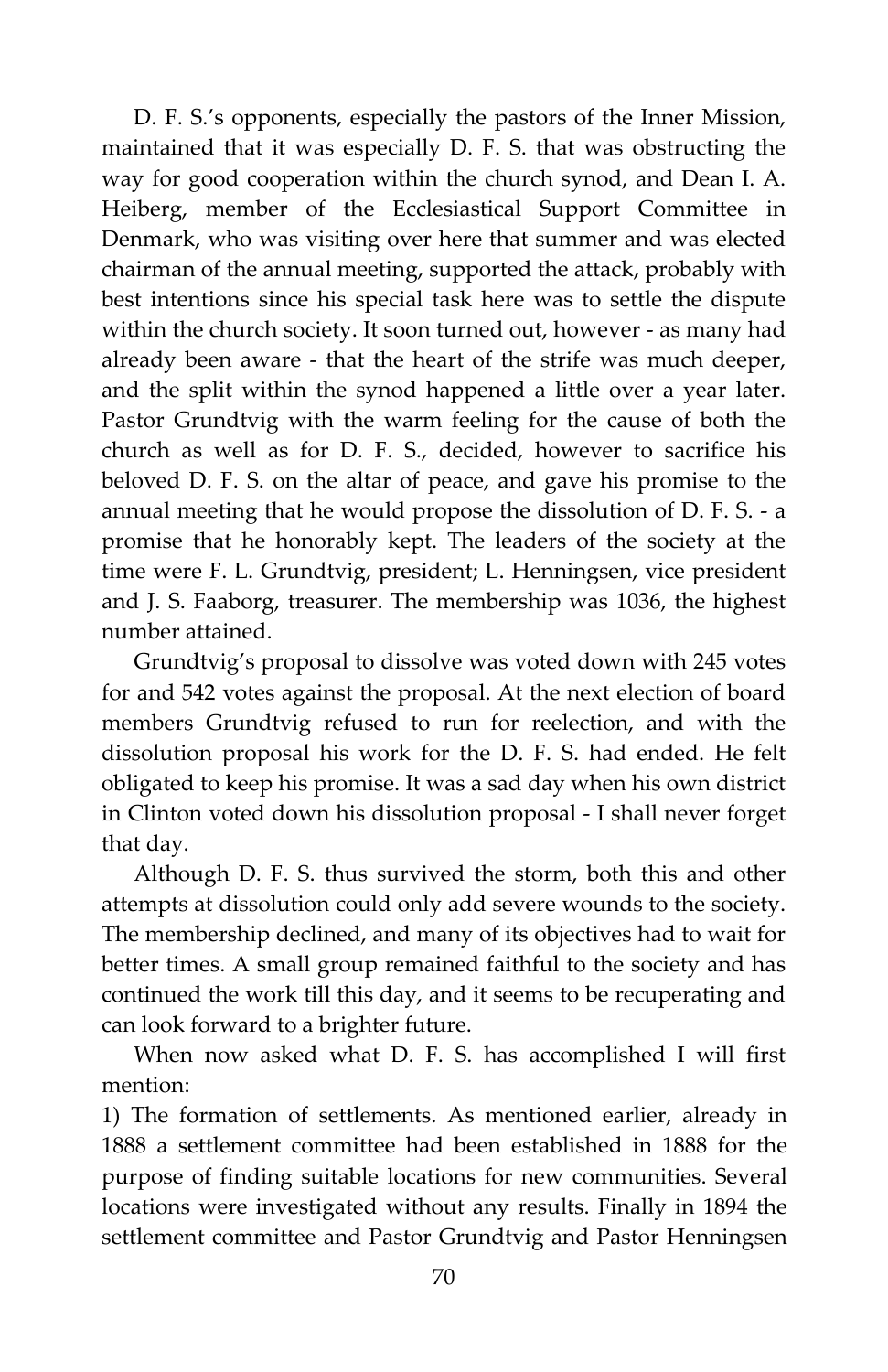went to the southern part of Texas to look into the conditions there and they agreed to recommend to the society to accept an offer on a stretch of land near El Campo, and there they started D. F. S.'s first settlement "Danevang." J. C. Evers, Clinton, who was the president of the agricultural committee, agreed to head up the acquisition of the land, and it is mainly this man's faithful and energetic work and unselfishness that we can thank for the great acquisition. The first year over 8,000 acres were sold.

This settlement has had a strong growth, and most of the settlers are doing well financially. In 1895 D. F. S. built a meeting house to serve as church and school, and the residents donated an additional 40 acres of land. The commission the society earned on the land was donated as a contribution to the pastor's salary. A few years ago a beautiful church was built in the settlement.

In 1905 D. F. S. initiated its second settlement undertaking, this time in Pine County, Minn. The sale of the land was passed by the board of directors to K. H. Duus and L. C. Pedersen, both from Tyler, Minn., and the success of the undertaking is mainly due to these two men's interest in the matter. Danish Folk Society donated 35 cents from each acre sold to the church- and schoolwork in the settlement. This enabled the settlers to build a parsonage, establish a cemetery and pay salary for a pastor. H. C. Strandskov became the first pastor in the settlement.

The town of Partridge, which was purchased by D. F. S., and whose name has been changed to "Askov," has already become an actual little town with stores, hotel, blacksmith, sawmill and a school with two teachers, and this summer the society has donated \$2,000 to the settlers to help pay for the construction of a new church, to which the residents themselves have pledged \$3,000.

2) The society has not yet reached the goal of building their own school, but \$100 was donated to the "Danebod" folk school, and Nysted folk school was given an interest-free loan in the amount of \$300, and 25 copies of "The Songbook" were donated to each of the schools.

3) The districts are holding folk meetings and lectures and singing, usually twice a month. The society has had excellent lecturers coming over from Denmark, as an example, Pastor Fr. Bruun from Levring came during the summer of 1911.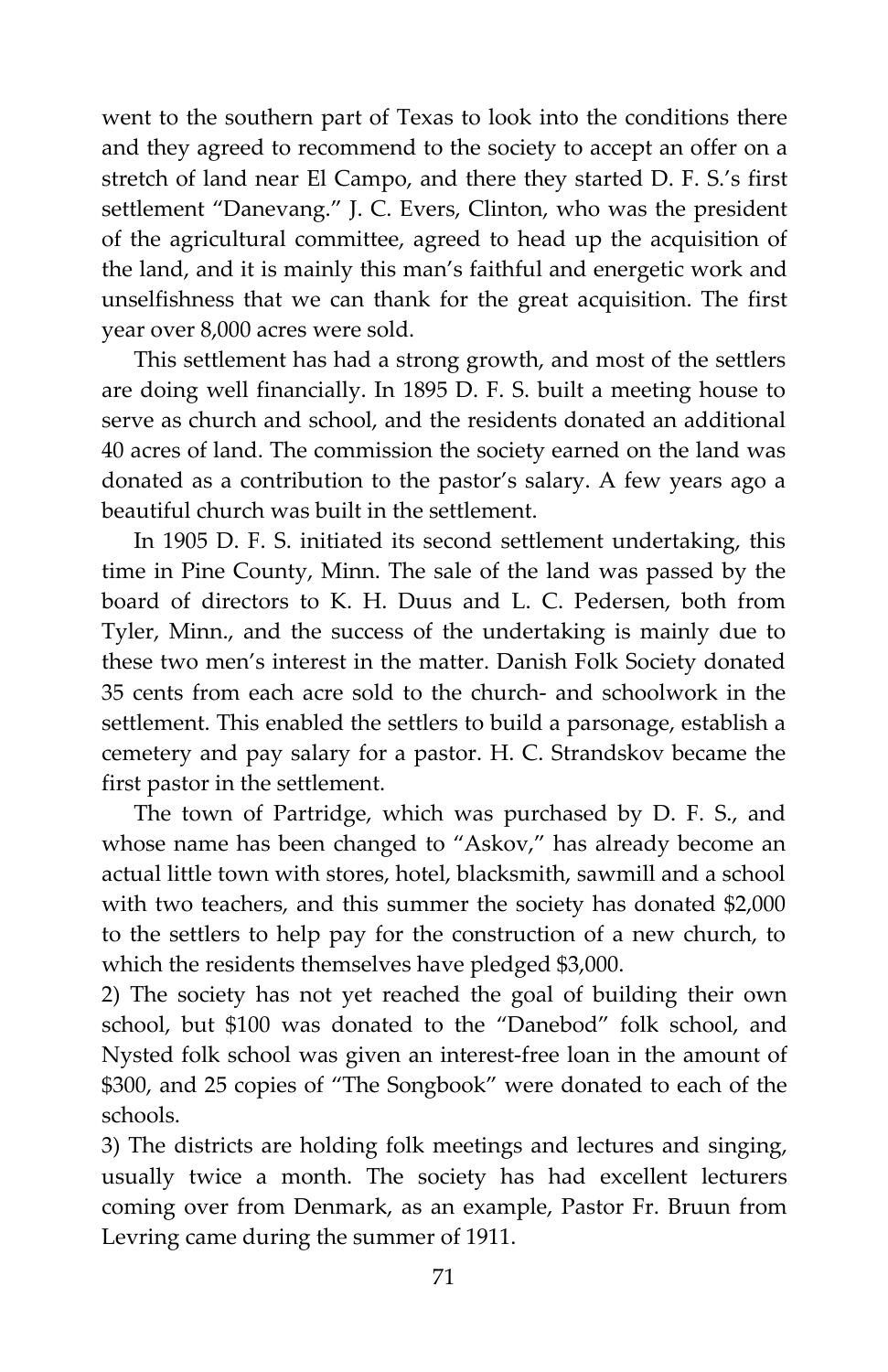4) In 1889 the society agreed to establish a shared library to which Pastor Grundtvig donated 500 volumes. Valuable gifts to the collection were also received from Denmark, so that by 1892 it had reached 4,000 volumes. It turned out, however, that the borrowing of books among such scattered circles was both expensive and difficult. The larger districts started their own libraries, and in 1896 Grundtvig suggested donating the book collection, especially the scientific and historical part of it, to the synod's college in Des Moines. This proposal was accepted, and the college in Des Moines received 3,000 volumes and the bookcases, while the rest of it, especially collections of stories, novels and the like were divided among the circles that had their own libraries.

#### **Publication of the Songbook.**

The first edition of "Songbook for the Danish People in America" (Sangbog for det danske folk i Amerika), assembled by F. L. Grundtvig, was taken over by D. F. S., and the 2nd edition, consisting of 4,000 copies, was published in 1891, and finally a couple of years ago came the 3rd and considerably expanded edition. F. L. Grundtvig collected 1,100 songs for the songbook, which he donated to D. F. S. At the time of the publication of the 3rd edition of the songbook the society agreed to issue a complete edition with music for organ and piano. This collection is now finished at the printing-house in Denmark and is expected to arrive here next month. It is said to be the most significant work of its kind accomplished in Denmark.

We have described some of the most significant projects done by D. F. S. for the Danish people in this country. The settlements, the songbook and the collection of the music make up a trio, which will preserve the name of this small society in Danish-American history.

 $*$  \*  $*$  \*

Pastor L. Henningsen, the man who for the last eight years has been president of D. F. S., deserves a big thank you from the Danes over here for a faithful job done on behalf of the society, for endurance under stress and resistance, and he and his co-workers on